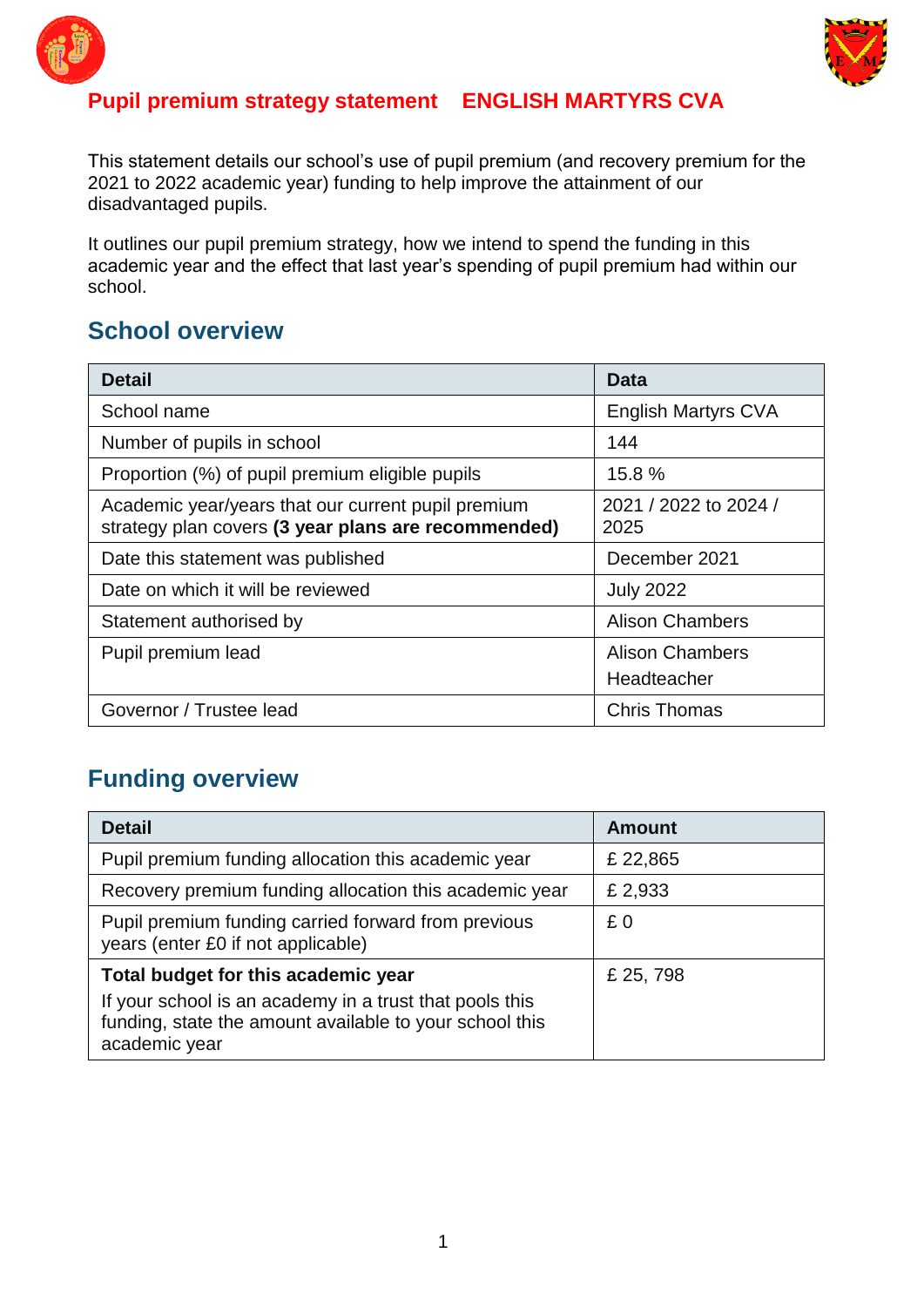



# **Part A: Pupil premium strategy plan**

#### **Statement of intent**

*Our intention is that all children, irrespective of their background or the challenges they face, make good progress and achieve high attainment across all subject areas, ensuring they all receive a broad and balanced curriculum underpinned by our school virtues. The focus of our pupil premium strategy is to support disadvantaged children to achieve this goal.* 

*High quality teaching underpins all that we do considering carefully the areas of the curriculum where disadvantaged children may need the most support eg English including reading and writing as well as maths. We intend to identify any gaps and provide the most effective support to close any gaps in these key areas for our disadvantaged children, ensuring that non disadvantaged children's attainment will also be sustained and improved alongside disadvantaged children.*

*We also want to provide education recovery for identified children which includes targeted support for social, emotional and mental health needs of individual children.*

*Our approach will be in line with our whole school curriculum intent document. To ensure they are effective we will :*

- *Ensure that all children are challenged in their learning through our head, heart and hand curriculum.*
- *Identify any gaps in learning and provide targeted interventions.*
- *Continue to adopt a whole school inclusive approach where all staff take responsibility for disadvantaged children 's outcomes and continue to raise expectations of all our children.*
- *Continue to identify and support all children in mental health and positive well being.*

### **Challenges**

This details the key challenges to achievement that we have identified among our disadvantaged pupils.

| <b>Challenge</b><br>number | Detail of challenge                                                                                                                      |
|----------------------------|------------------------------------------------------------------------------------------------------------------------------------------|
|                            | Assessments, observations and discussions with children evidence under-<br>developed oral language skills and vocabulary gaps among many |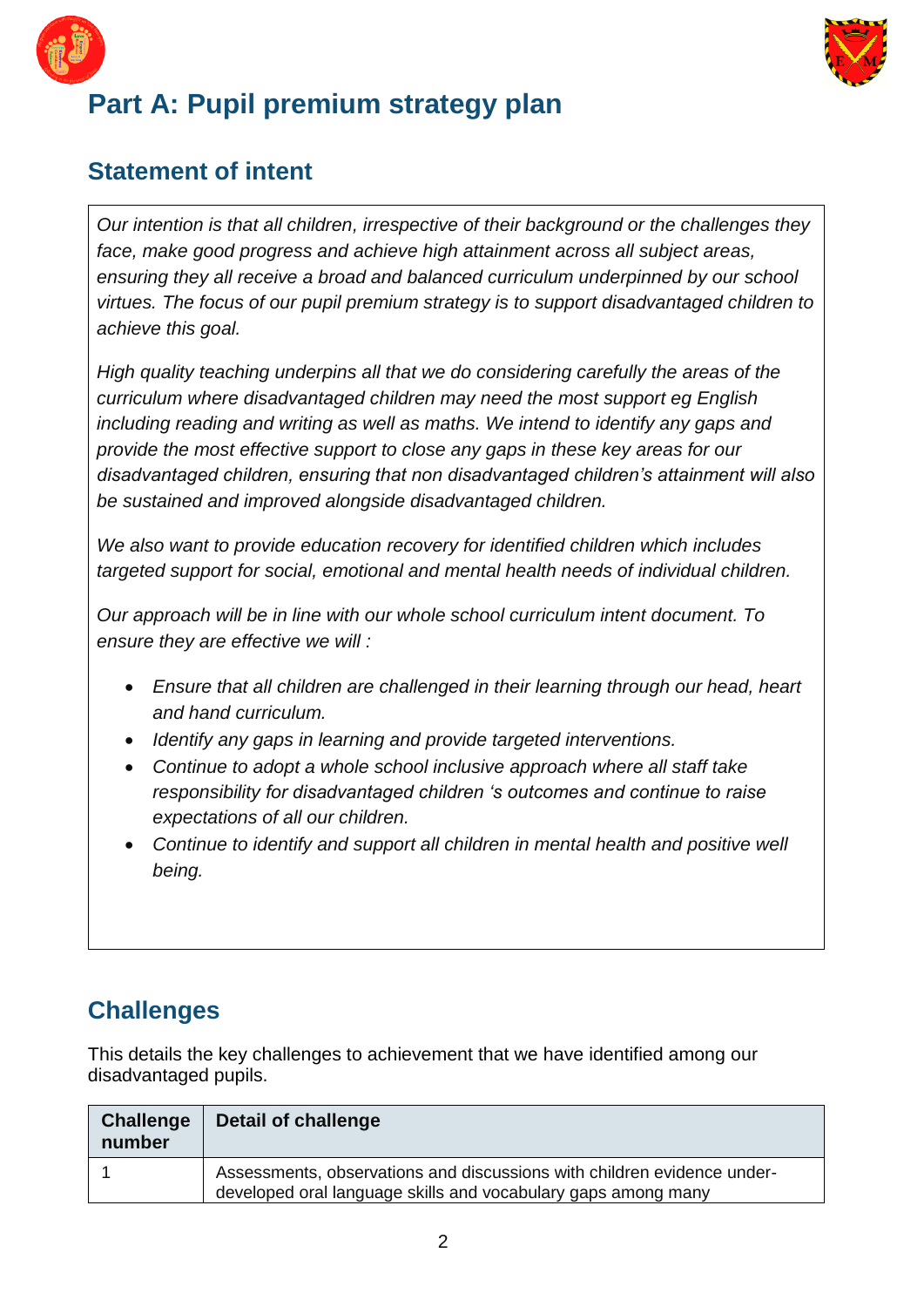



|               | disadvantaged children. These are evident when entering early years and<br>across other year groups, the gaps are more prevalent amongst our<br>disadvantaged children.                                                                                                   |
|---------------|---------------------------------------------------------------------------------------------------------------------------------------------------------------------------------------------------------------------------------------------------------------------------|
| $\mathcal{P}$ | Assessments, observations and discussions with children show that<br>disadvantaged children find it more challenging to learn and retain phonetical<br>knowledge negatively impacting their development as early readers.                                                 |
| 3             | A greater percentage of disadvantaged children in KS2 communicate a lack of<br>enthusiasm and love of reading compared to non disadvantaged children. This<br>impacts negatively on their reading attainment.                                                             |
| 4             | Tracking of individual disadvantaged children shows a gap between access of<br>extended activities and opportunities compared to non disadvantaged children<br>impacting negatively on social awareness, life experiences, ability to make links<br>and cultural capital. |
| 5             | Teacher referrals for support in SEMH for all children including disadvantaged<br>children across the school have increased dramatically since the beginning of<br>the pandemic.                                                                                          |

## **Intended outcomes**

This explains the outcomes we are aiming for **by the end of our current strategy plan**, and how we will measure whether they have been achieved.

| Intended outcome                                                                                                                                                                                                    | <b>Success criteria</b>                                                                                                                                                                                                                            |
|---------------------------------------------------------------------------------------------------------------------------------------------------------------------------------------------------------------------|----------------------------------------------------------------------------------------------------------------------------------------------------------------------------------------------------------------------------------------------------|
| Improved oral language skills and vocabulary<br>among disadvantaged children.                                                                                                                                       | Ongoing formative and summative<br>assessments and observations indicate a<br>significant improvement in oral language<br>among disadvantaged children.                                                                                            |
| Improved reading attainment among<br>disadvantaged children.                                                                                                                                                        | KS2 reading outcomes in 2024 2025 show<br>that more than 75 % of disadvantaged<br>children meet the expected standard.                                                                                                                             |
| Improved positivity towards reading amongst<br>disadvantaged KS2 children.                                                                                                                                          | Monitoring of pupil voice evidences that<br>school provides a wide range of exciting and<br>enjoyable texts for KS2 children, and that<br>there is a significant improvement in the<br>enjoyment of reading amongst KS2<br>disadvantaged children. |
| Observations and pupil voice show that a<br>smaller percentage of disadvantaged children<br>explore and experience a wider variety of life<br>experiences, drawing on these to make links<br>and raise aspirations. | Tracking of disadvantaged children shows<br>an increase in the number of external<br>activities accessed. Observations and<br>feedback from teachers evidences<br>examples of disadvantaged children<br>accessing more experiences beyond school.  |
| To provide targeted support for individual<br>children in mental heath and well being<br>across the school.                                                                                                         | Training completed for a second ELSA to<br>work within school providing targeted<br>support. Teachers report a significant<br>reduction in number of children needing to<br>be referred.                                                           |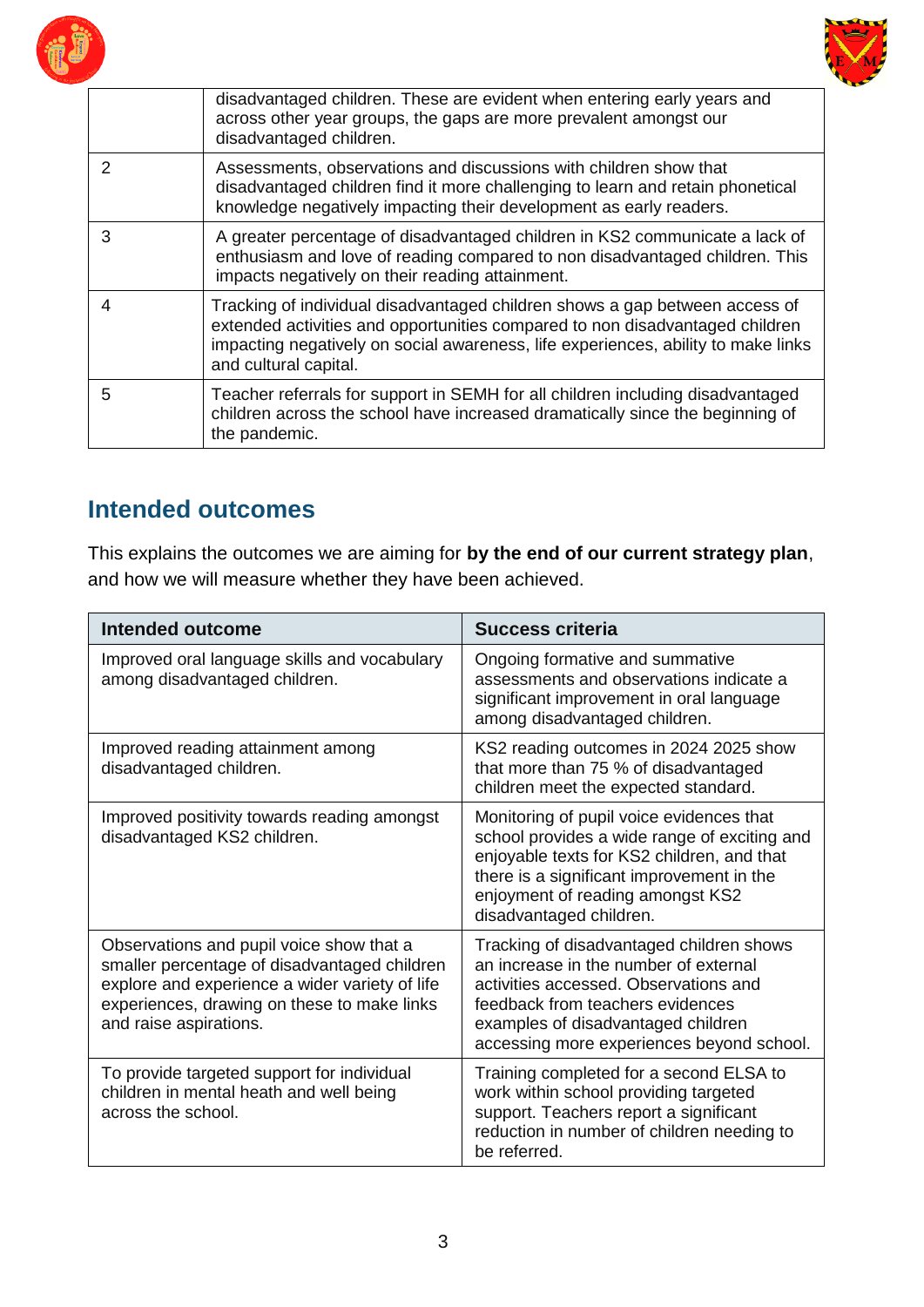



### **Activity in this academic year**

This details how we intend to spend our pupil premium (and recovery premium funding) **this academic year** to address the challenges listed above.

### **Teaching (for example, CPD, recruitment and retention)**

Budgeted cost: £10,000

| <b>Activity</b>                                                                                                                                                     | <b>Evidence that supports this</b><br>approach                                                                                                                                                                                                                                            | <b>Challenge</b><br>number(s)<br>addressed |
|---------------------------------------------------------------------------------------------------------------------------------------------------------------------|-------------------------------------------------------------------------------------------------------------------------------------------------------------------------------------------------------------------------------------------------------------------------------------------|--------------------------------------------|
| Cascade training in<br>using targeted<br>standardised language<br>assessment to greater<br>number of staff.<br>Structure use of<br>assessment across the<br>school. | Standardised language assessment<br>provides a bench mark identifying<br>specific strengths and areas to develop<br>for each child on entry to school and<br>across the school. This will ensure they<br>receive the correct support.<br>EEF - assessing and monitoring pupil<br>progress | 1                                          |
| Work with LA speech<br>therapist to ensure<br>early years classroom<br>is language rich.<br>Cascade this external<br>support to ensure all<br>classrooms and staff. | There is a strong evidence base that<br>links oral development and language to<br>reading and writing.<br>EEF - Oral language interventions                                                                                                                                               | 1                                          |
| Purchase a DFE<br>validated systematic<br>synthetic phonics<br>programme to ensure<br>consistent approach to<br>teaching of phonics<br>across the school.           | Phonics approaches have a strong<br>evidence base that indicates a positive<br>impact on the accuracy of word reading.<br>EEF - Phonics toolkit                                                                                                                                           | $2$ and $3$                                |
| Work with parents of<br>disadvantaged children<br>to support activities<br>beyond the curriculum.                                                                   | There is extensive evidence associating<br>childhood social and emotional skills<br>with improved outcomes at school and<br>beyond.<br>EEF - Social and emotional learning.                                                                                                               | $\overline{4}$                             |
| Train a second ELSA to<br>be able to provide more<br>targeted support in<br>SEMH for all children.                                                                  | There is extensive evidence associating<br>childhood social and emotional skills<br>with improved outcomes at school and<br>beyond.<br>EEF - Social and emotional learning.                                                                                                               | 5                                          |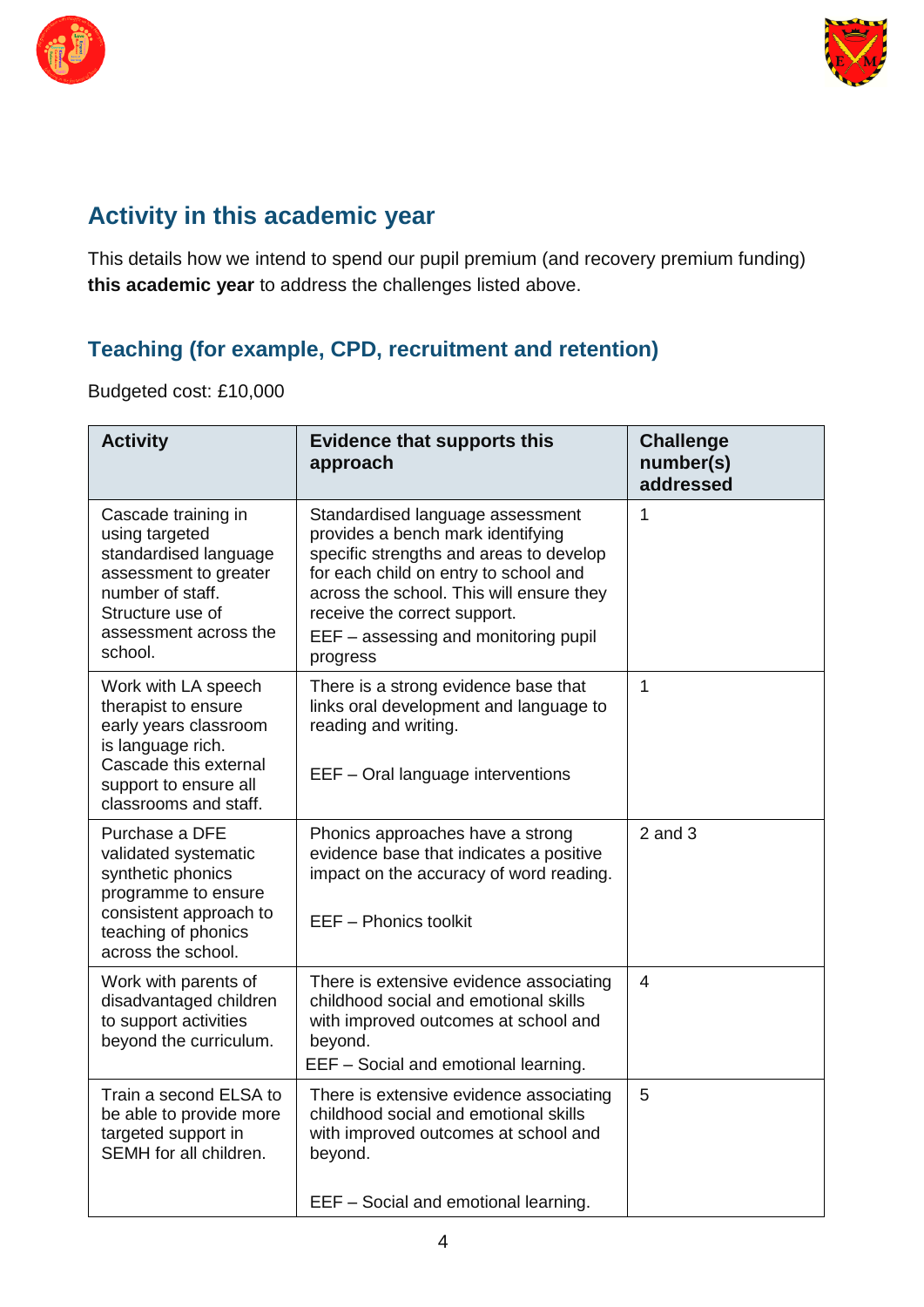



#### **Targeted academic support (for example, tutoring, one-to-one support structured interventions)**

Budgeted cost: £ 7,000

| <b>Activity</b>                                                                                                                     | <b>Evidence that supports this</b><br>approach                                                                                                                                                                                       | <b>Challenge</b><br>number(s)<br>addressed |
|-------------------------------------------------------------------------------------------------------------------------------------|--------------------------------------------------------------------------------------------------------------------------------------------------------------------------------------------------------------------------------------|--------------------------------------------|
| <b>ELKAN</b> to provide<br>targeted support for<br>individual children and<br>small groups in oracy<br>and language<br>development. | There is extensive evidence associating<br>childhood social and emotional skills<br>with improved outcomes at school and<br>in later life eg improved academic<br>performance, attitudes, behaviour and<br>relationships with peers. | 1                                          |
| Additional phonic<br>sessions targeted at<br>disadvantaged children<br>who require additional<br>support.                           | Phonics approaches have a strong<br>evidence base that indicates a positive<br>impact on the accuracy of word reading<br>particularly for disadvantaged children.                                                                    | 2                                          |
| KS2 reading club set up<br>to engage<br>disadvantaged children<br>and improve enjoyment<br>of reading.                              | Reading is at the heart of all learning<br>within the curriculum and strong<br>evidence to support the link between<br>reading a variety of material with<br>attainment in writing.                                                  | 3                                          |

**Wider strategies (for example, related to attendance, behaviour,** 

#### **wellbeing)**

Budgeted cost: £ 8,000

| <b>Activity</b>                                                                                                                                                     | <b>Evidence that supports this</b><br>approach                                                                                                                                                                                       | <b>Challenge</b><br>number(s)<br>addressed |
|---------------------------------------------------------------------------------------------------------------------------------------------------------------------|--------------------------------------------------------------------------------------------------------------------------------------------------------------------------------------------------------------------------------------|--------------------------------------------|
| Targeted work with<br>parents of<br>disadvantaged children<br>to support their children<br>with learning and<br>access to a wide range<br>of additional activities. | Parental engagement helps to support<br>individual children with their learning<br>supporting the closing of gaps<br>academically and helping to raise the<br>aspirations of their children.                                         | 4                                          |
| Further targeted<br>support offered to<br>individual children and<br>small groups to improve<br>SEMH and well being.                                                | There is extensive evidence associating<br>childhood social and emotional skills<br>with improved outcomes at school and<br>in later life eg improved academic<br>performance, attitudes, behaviour and<br>relationships with peers. | 5                                          |

#### **Total budgeted cost: £ 25,000**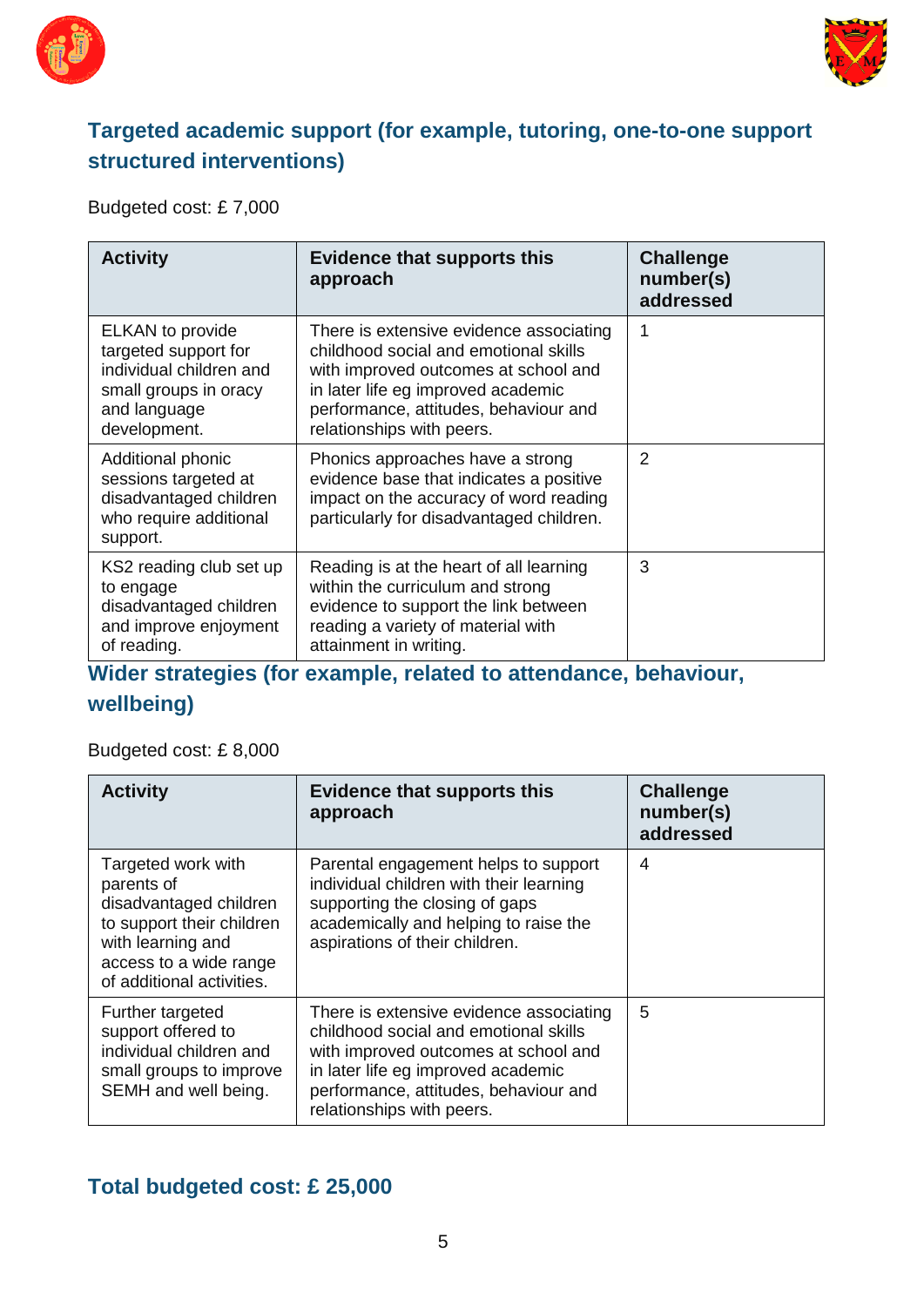



# **Part B: Review of outcomes in the previous academic year**

### **Pupil premium strategy outcomes**

This details the impact that our pupil premium activity had on pupils in the 2020 to 2021 academic year.

*Our internal assessments during 2020 / 2021 showed that there was an increase in percentages of children in reading writing and maths achieving GDS. Percentages also showed that all children maintained their current attainment level or improved linked to their termly targets. During the second partial school closure in January 2021 67 % of PP children were invited to attend school during this closure to encourage engagement with learning. However, percentages of disadvantaged children achieving age related expectations are below non disadvantaged children across reading, writing and maths, with the biggest gap in writing.*

*An ELKAN trained TA worked with 3 identified EYFS children on speech and language targeted interventions. This work continued remotely during second school closure. One of the children was also working with an external speech and language therapist, school support daily with planned programme. Information taken from Pentecost 2 data shows that 3 targeted children in the cohort made good progress from their starting*  points at the beginning of the academic year in speaking, understanding and listening *and attention.*

*For more detailed information please refer to impact statement on the website.*

#### **Externally provided programmes**

| Programme      | <b>Provider</b> |
|----------------|-----------------|
| <b>Numicon</b> | Oxford Owl      |
| Lexia          | Lexia UK        |

# **Service pupil premium funding (optional)**

*For schools that receive this funding, you may wish to provide the following information:* 

| <b>Measure</b> | <b>Details</b> |
|----------------|----------------|
|                |                |